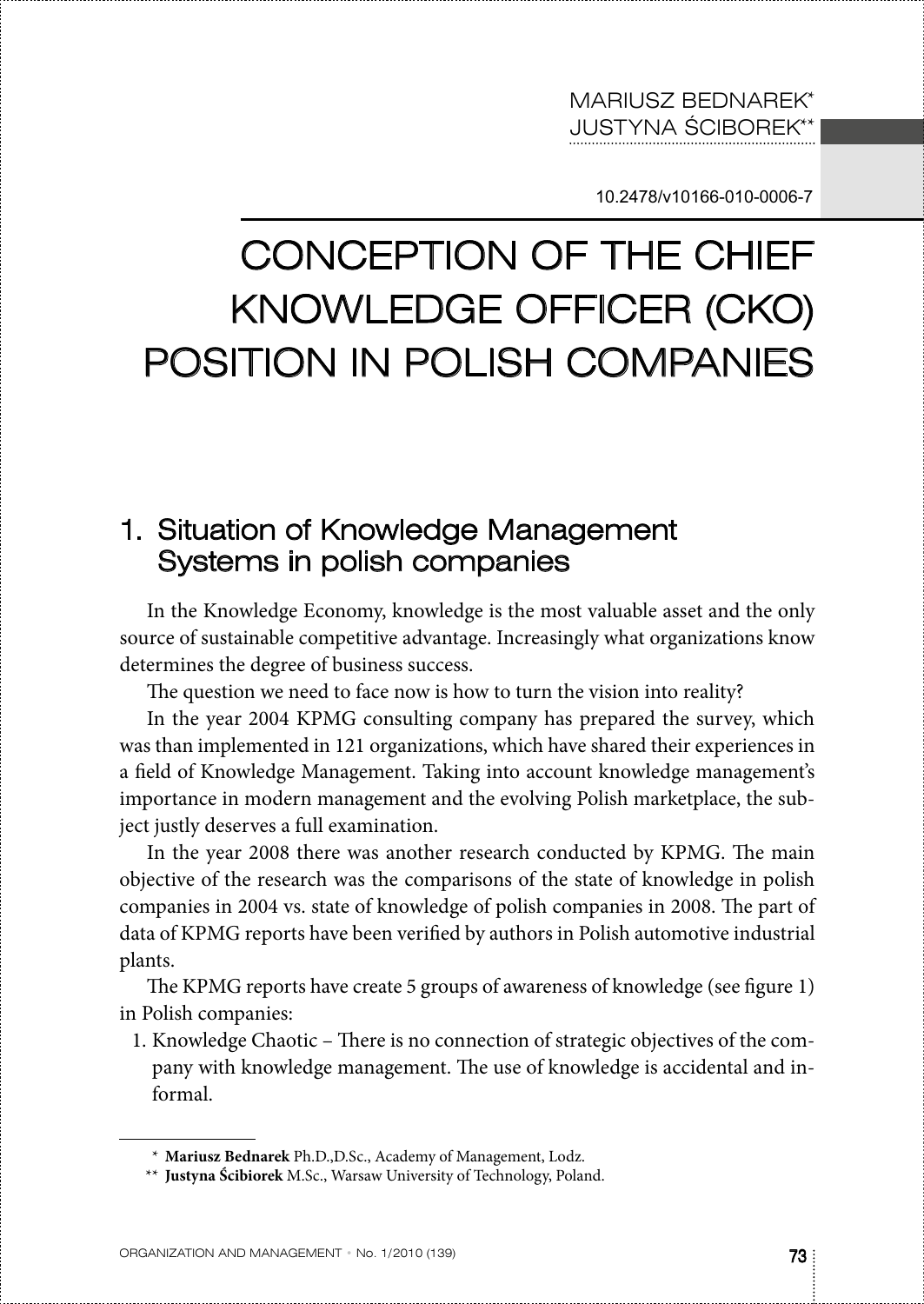- 2. Knowledge Aware There are some experimental projects of knowledge management conducted in the company. Managers are aware of the need of more intensive use of knowledge in the company.
- 3. Knowledge Focused It is easy to see the connection of procedures and tools used in knowledge management and the profits which the company has.
- 4. Knowledge Managed Organization has implemented procedures and tools of knowledge management but still meets technological or the cultural barriers.
- 5. Knowledge Centric Knowledge Management is an integral part of operational processes and the knowledge resources have a reflection in the companies' val- $_{11}$ es $^{1}$ .





Source: elaborated by authors based on KPMG reports.<sup>23</sup>

The figure 2 presents the level of implementation of selected Knowledge Management tools in polish industrial plants.

<sup>1</sup> M. Strojny, *Knowledge Management in Poland 2008*, KPMG Research, Warsaw 2008.

<sup>2</sup> Ibidem.

<sup>3</sup> M. Strojny, *Knowledge Management in Poland* 2004, KPMG Research, Warsaw 2004.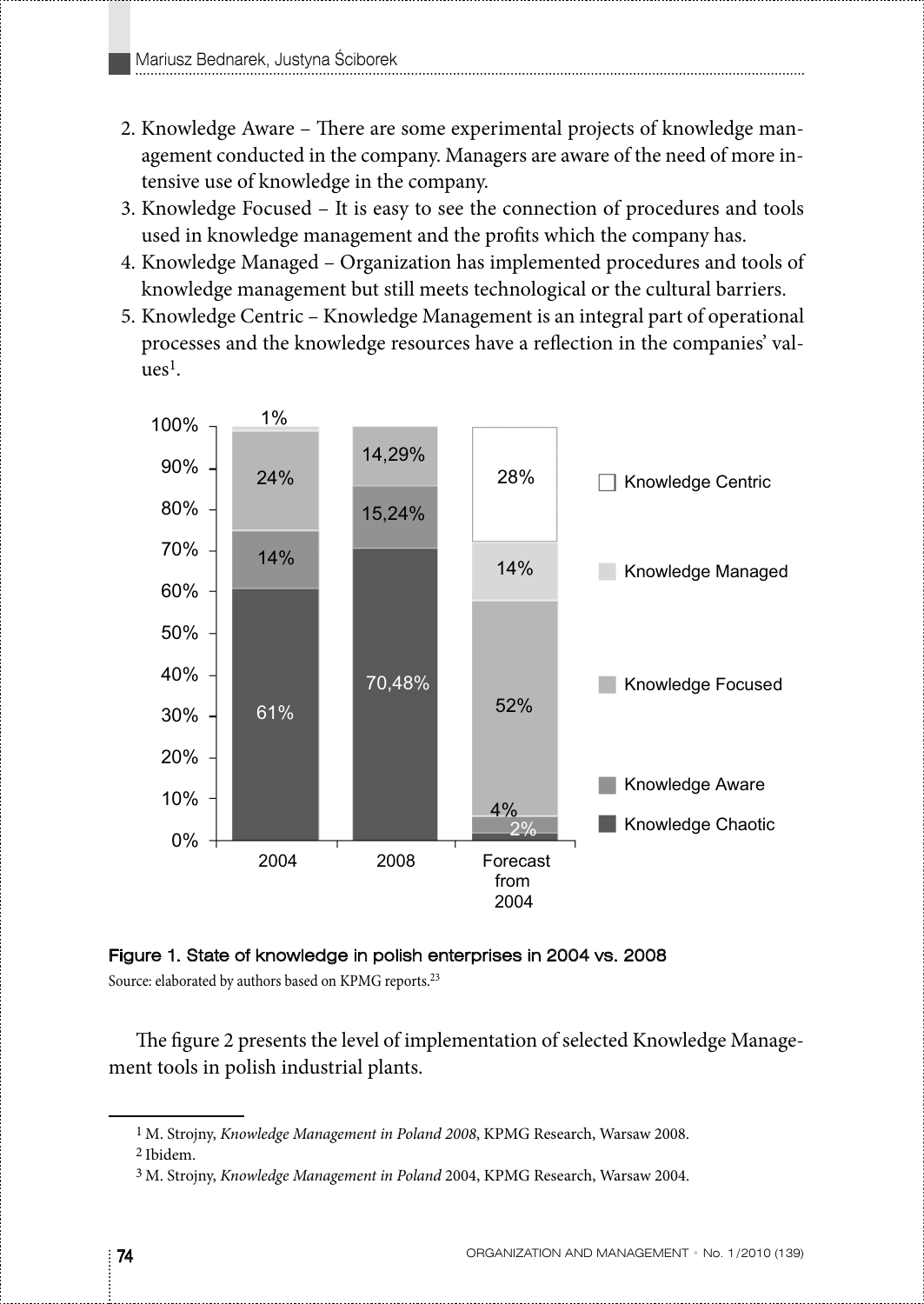

Figure 2. Level of implementation of selected KM tools in polish enterprises in 2008 Source: Source: elaborated by authors based on KPMG reports<sup>45</sup>.

Conclusions:

- Companies, which have implemented the computer system dedicated for KM and KM tools obtain better financial results measured by ROCE in comparison to those companies who haven't done it yet.
- Companies that have implemented KM systems have weighted averages ROCE about 4% higher than the competitors who haven't implemented KM systems.
- The companies who haven't implemented Knowledge Management systems are more sensitive in the connection of actual world economic crisis and its results. It will be also more difficult for them to reach an optimum when the crisis ends.
- Unfortunately over the 5 years after the first research, which was conducted in 2004 by KPMG, the level of Knowledge Management in polish big enterprises didn't approve in 2008, moreover it gets worse.
- Today over 70% of exanimate companies located in Poland are in the lowest level of knowledge usage.

<sup>4</sup> M. Strojny, *Knowledge Management in Poland 2008*, KPMG Research op.cit.,

<sup>5</sup> M. Strojny, *Knowledge Management in Poland 2004*, KPMG Research, op.cit.,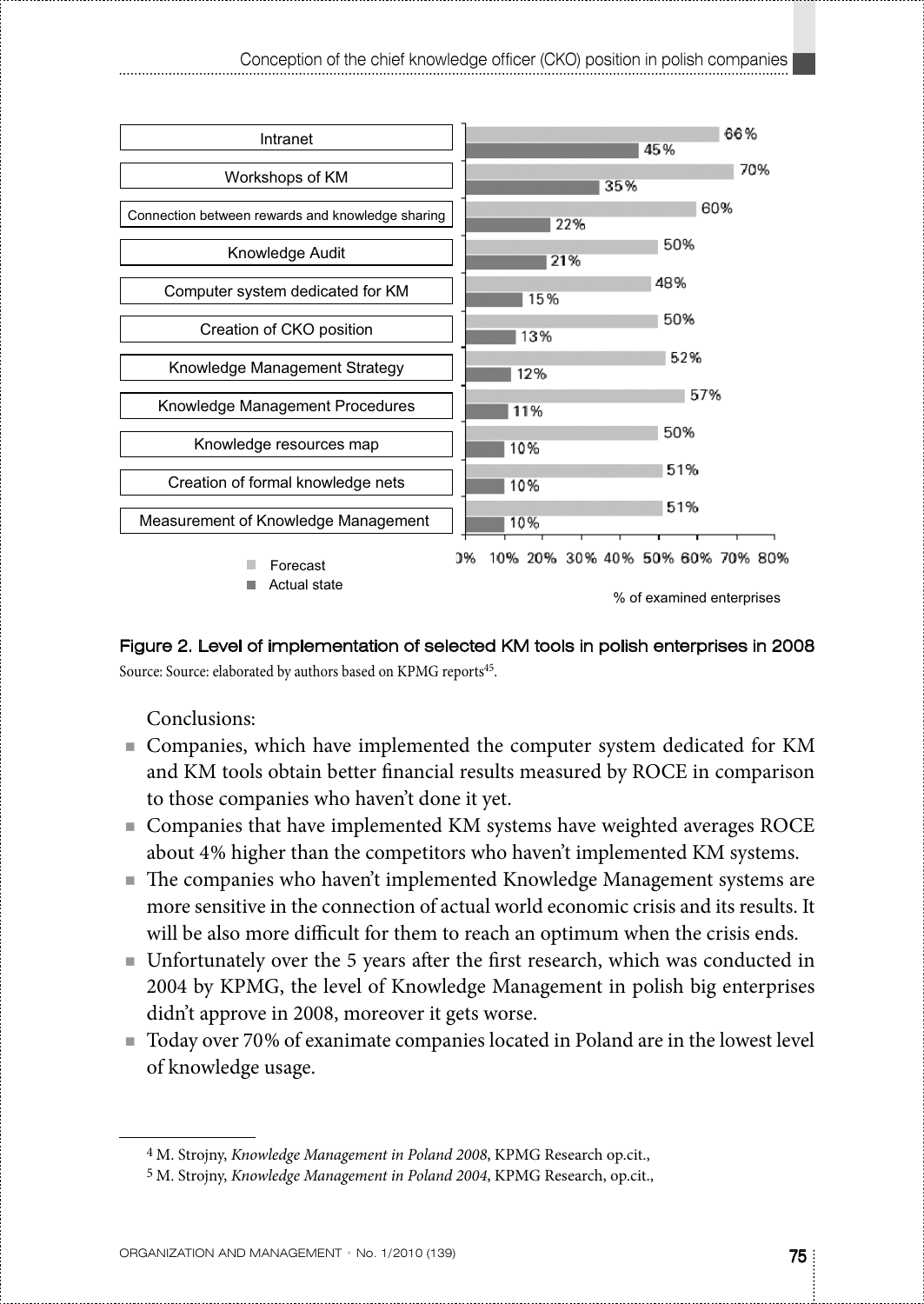- The majority of exanimate companies still doesn't have the strategy of knowledge management and any formal praxis and procedures in the scope of knowledge management. Moreover the companies don't use tools dedicated to KM.
- The companies in Poland have quite big costs connected with ineffective way of use of knowledge resources and information's. KPMG estimates that the loses are about 45 000 PLN for one employee per year<sup>6</sup>.

Let see the two examples of polish enterprises, which have already implemented some KM tools, how KM is used in polish enterprises and what should be done to improve knowledge management sharing and knowledge management systems. One of the most important steps of improvements is creation of CKO position in order to improve whole KM system.

### 2. Knowledge Management in selected company – Company A

First the description of Knowledge Management in Company A, one of the biggest consulting companies in Poland has been done. It will be possible to compare:

- What more could be done to improve Knowledge management systems?
- Is Chief Knowledge Officer position needed?

First step to implement the KM in the Company A was the creation of the strategy, which has allowed making the changes in the organization. KM was implemented to<sup>7</sup>:

- Improve the incomes and profits
- $\blacksquare$  Improve the level of satisfaction by employees The creation of KM system in the Company A consisted of the following steps:<sup>8</sup>
- Dragging of awareness showing how important is KM to the company and what can be reached by the implementation. Workshops for the employees to break the defiance's for the change.
- Analysis of needs Audit of Knowledge
- Strategy Strategy planning has helped to define the opportunities and treats of implementing the KM
- Initiation changes in the organization culture and implementation of new technologies connected with KM
- Measurement and Monitoring of knowledge capital and intellectual capital

<sup>6</sup> M. Strojny, *Knowledge Management in Poland 2008*, KPMG Research op.cit..

<sup>7</sup> J. Plichta, J. Nowak, A. Szabłowska, P. Klimczak, *Wdrożenie systemu zarządzania wiedzą w na przykładzie KPMG Sp. z o.o*., Politechnika Warszawska, Warszawa 2007.

<sup>8</sup> Ibidem.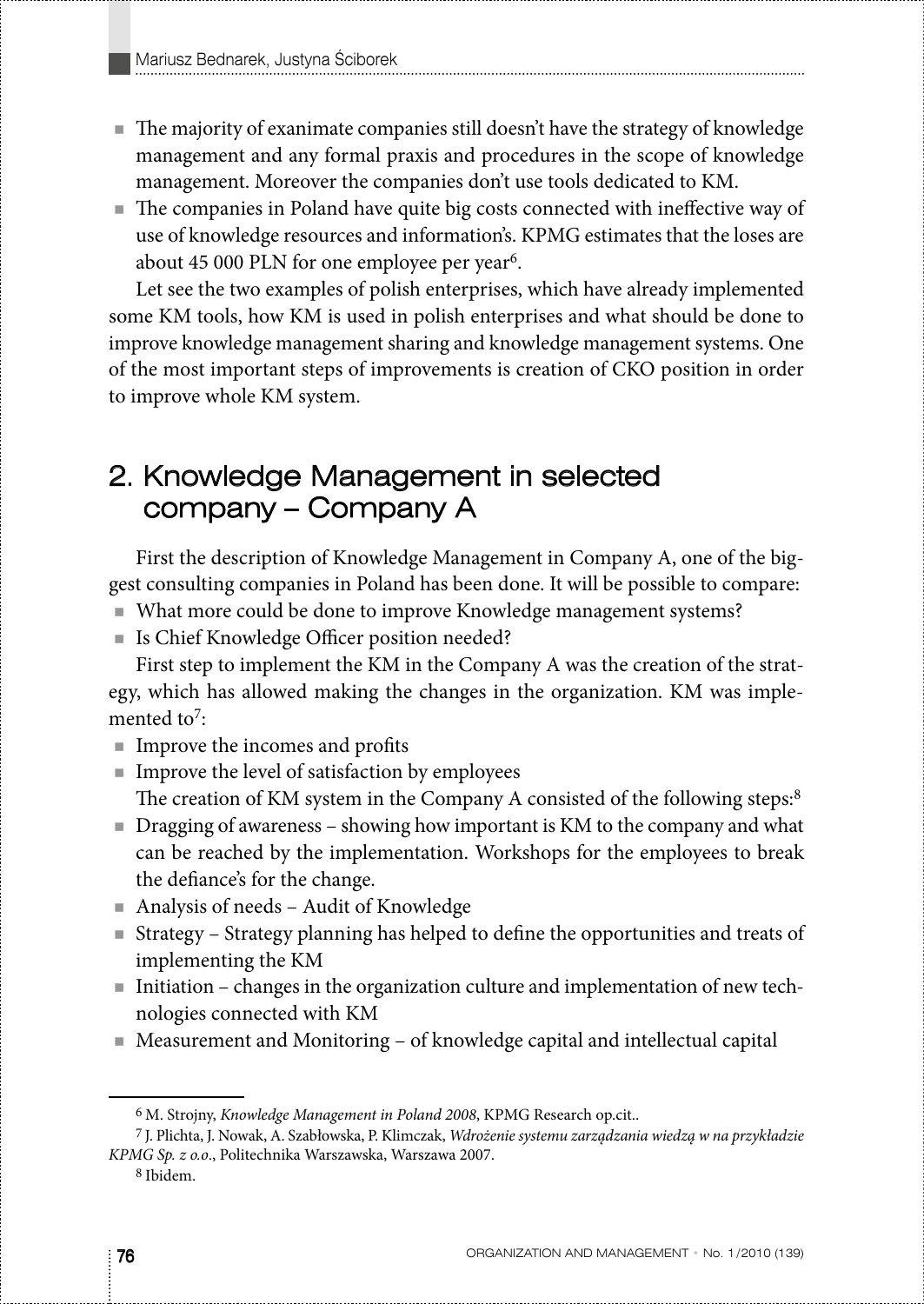After two years Company A has created KM system. There were two main functions of this system:

- Conferences exchange of knowledge and opinions, discussions
- Library all data about customers, methodology, workshop materials

During the time of changes and implementation of KM there was a problem of opposition of employees to the change:9

- Psychological barriers
	- $\bullet$  Natural opposition to the change
	- Protection of own business and position and the misgiving of one way sharing of the information
	- Unwilling of having the additional work
	- Limited needs of self development
	- Lack of initiative
	- Inability of winning the knowledge
	- Lack of courage to share the opinion
	- Anxiety of making a mistake and the consequences of it
	- Lack of courage to ask for a help are advice
- Technical barriers
	- Inability to use new technologies
	- Incomprehensible codification of knowledge and the freedom of interpretation
	- $\bullet$  Overwork
- $\blacksquare$  Financial barriers
	- Costs of education

What can be done to avoid all those problems or at least to cut down the consequences of them? During the time of changes, it is very important for the employees to get clear information's what is going on. It is also quite advisable to let people participate in the process of changes. The creation of the position of Chief Knowledge Officer would be very recommended. It should be a person who would be aware of meaning of Knowledge Management but on the other hand this person would prepare the changes in such way to cut down the problems with employees.

Chief Knowledge Officer should be a person who can combine Knowledge Management with Human Resources Management. The role of CKO in the process of changes should be the role of coach, who will help people to understand the problem, who is able to prepare people to change their way of thinking.

CKO should also teach people to share the knowledge and to work in-group. His role is to make the knowledge from tacit to explicit. Also he should be able to estimate the training needs of employees.

<sup>9</sup> Ibidem.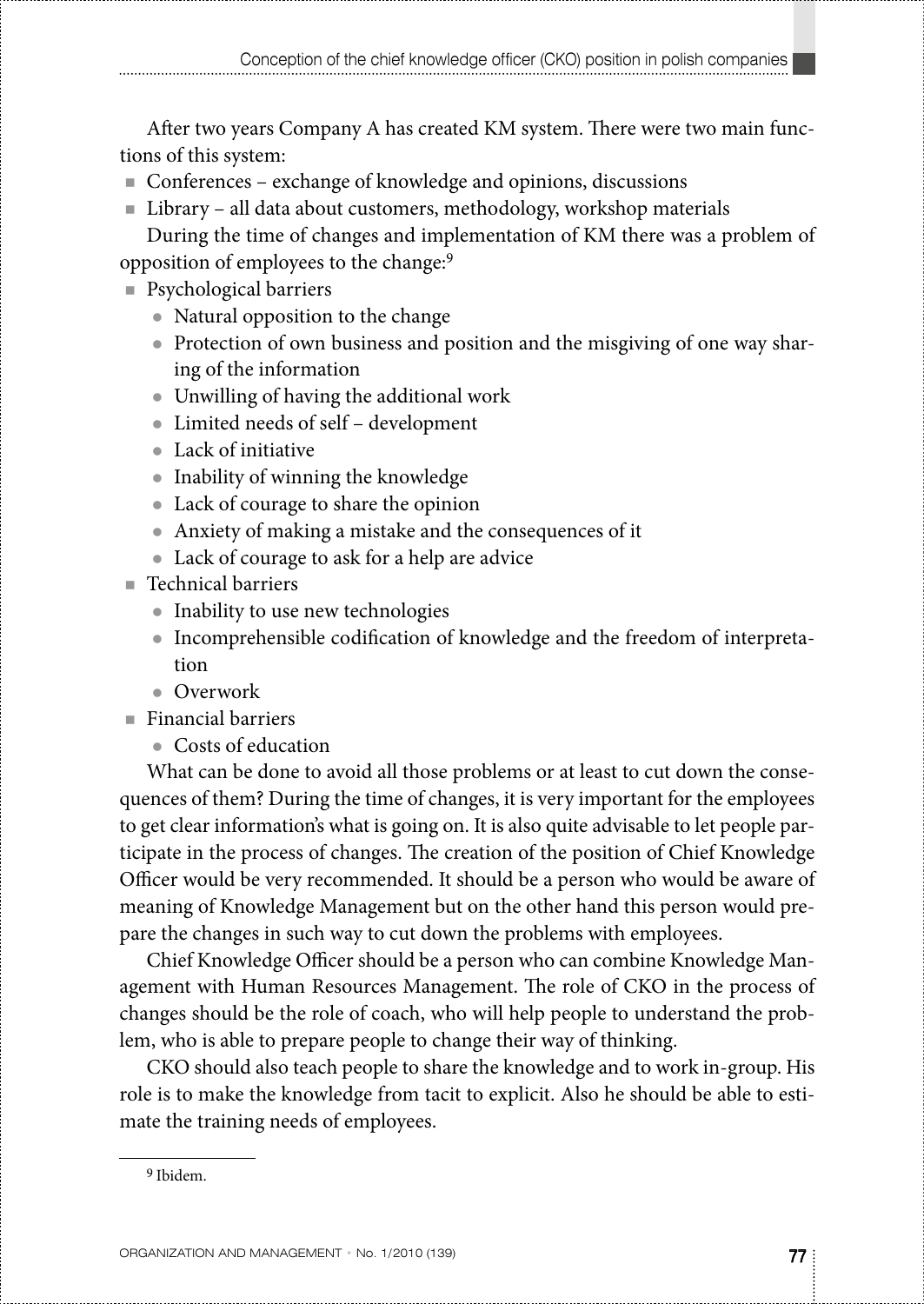### 3. Knowledge Management in Company B

Second company, which was investigated, was the Company B, which is a leading designer and manufacturer of high performance uncooled IR photodetectors and high quality optoelectronic devices<sup>10</sup>.

The main competitive advantage of Company B is knowledge because it's product is very complicated. The figure 3 presents the Knowledge Management structure in company  $B<sup>11</sup>$ .



#### Figure 3. Knowledge Management in Company B

Source: elaborated by autors based on A. Błaszczyk, J. Brdulak, M. Guzik, A. Pawluczuk<sup>12</sup>.

It was easy to find the elements of Knowledge Management in Company B, which influence effectiveness of company activity and what comes with Human Resources management. Employees of Company B had much autonomy in their work. It was possible to share a knowledge, ideas about the rationalization of product or technology but it was impossible to store it. All ideas have been discussed on content – related meetings what give an opinion to the employee about his or her ideas. Such system causes creativity of employees. Strategy of the company is always discussed with the employees. Strategies of Knowledge Management in the company have been created on the strategy of whole company. What can be done to improve Knowledge Management Processes in Company B? As in Company A a creation of Knowledge Officer position can be very useful. First of all CKO this time can play a role as coach. For such company as B the most important thing is to have well educated employees, who are willing to develop and share their knowledge. The aim of CKO would

<sup>10</sup> www.vigo.com.pl

<sup>11</sup> A. Błaszczyk, J. Brdulak, M. Guzik, A. Pawluczuk, *Zarządzanie wiedzą w polskich przedsiębiorstwach*, Ofic. Wyd. SGH, Warszawa, 2004.

<sup>12</sup> Ibidem.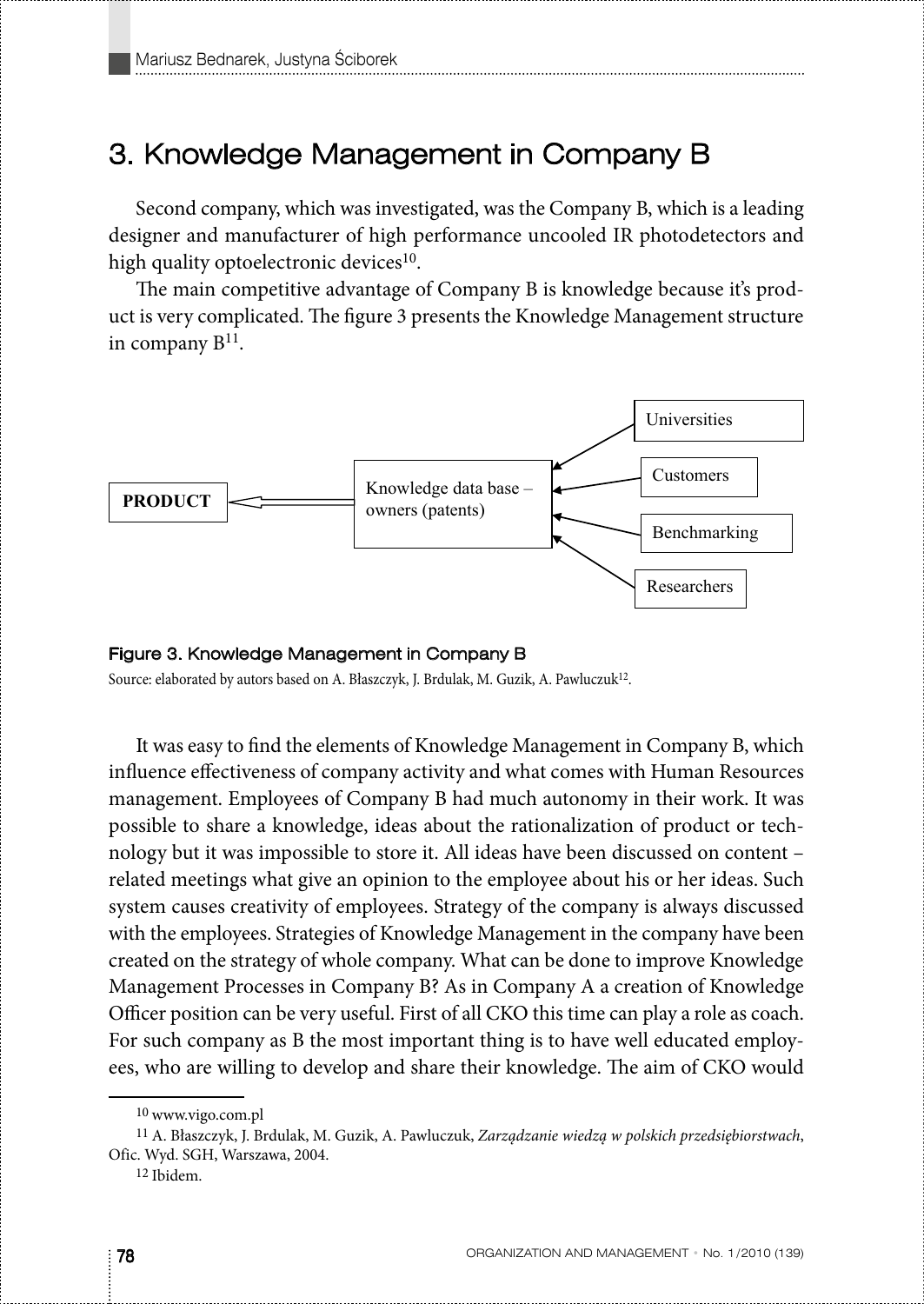be to recruit such people, make a good motivation system and than create a information system to store the knowledge of the employees and to stop fluctuation of knowledge.

# 4. How to improve a Knowledge Management in Companies A and B?

All problems, which were described, can be solved by implementation of Chief Knowledge Officer position in those companies. The leader such as CKO can influence or manage an organization's culture. It isn't easy, and it cannot be done rapidly, but leaders can have an effect on culture and climate. Navas outlines some specific steps CKO can introduce:

■ Leaders should pay more attention to form an organizational culture. Where people start to believe that the substance of a recommendation is less important than the way it is presented<sup>13</sup>.

CKO as a leader of the group should show the meaning of Knowledge Management. It is said that, people try to behave in such way as the leaders do. The role of CKO would be to eliminate crisis and to help employees to understand the meaning of Knowledge Management.

- The important role of CKO in Company is deliberate modeling, teaching, and coaching.14 CKO as a coach has very difficult role to play. Changing mentality is almost impossible and it takes incredibly much time. On the other hand Knowledge Management can be implemented and can develop only if people want to share the knowledge and exchange experience.
- The CKO should design criteria for allocation of rewards and definition of employees status.15

Criteria for recruitment, selection, promotion, retirement and excommunication. One of the powerful ways of changing an organization's culture and climate is through the type of people brought into, retained, and advanced in the organization.<sup>16</sup>

16 Ibidem.

<sup>13</sup> W.A. Navas, *Startegic Leadership and decision Making*, National Defense University, Washington 2005.

<sup>14</sup> Ibidem.

<sup>15</sup> Ibidem.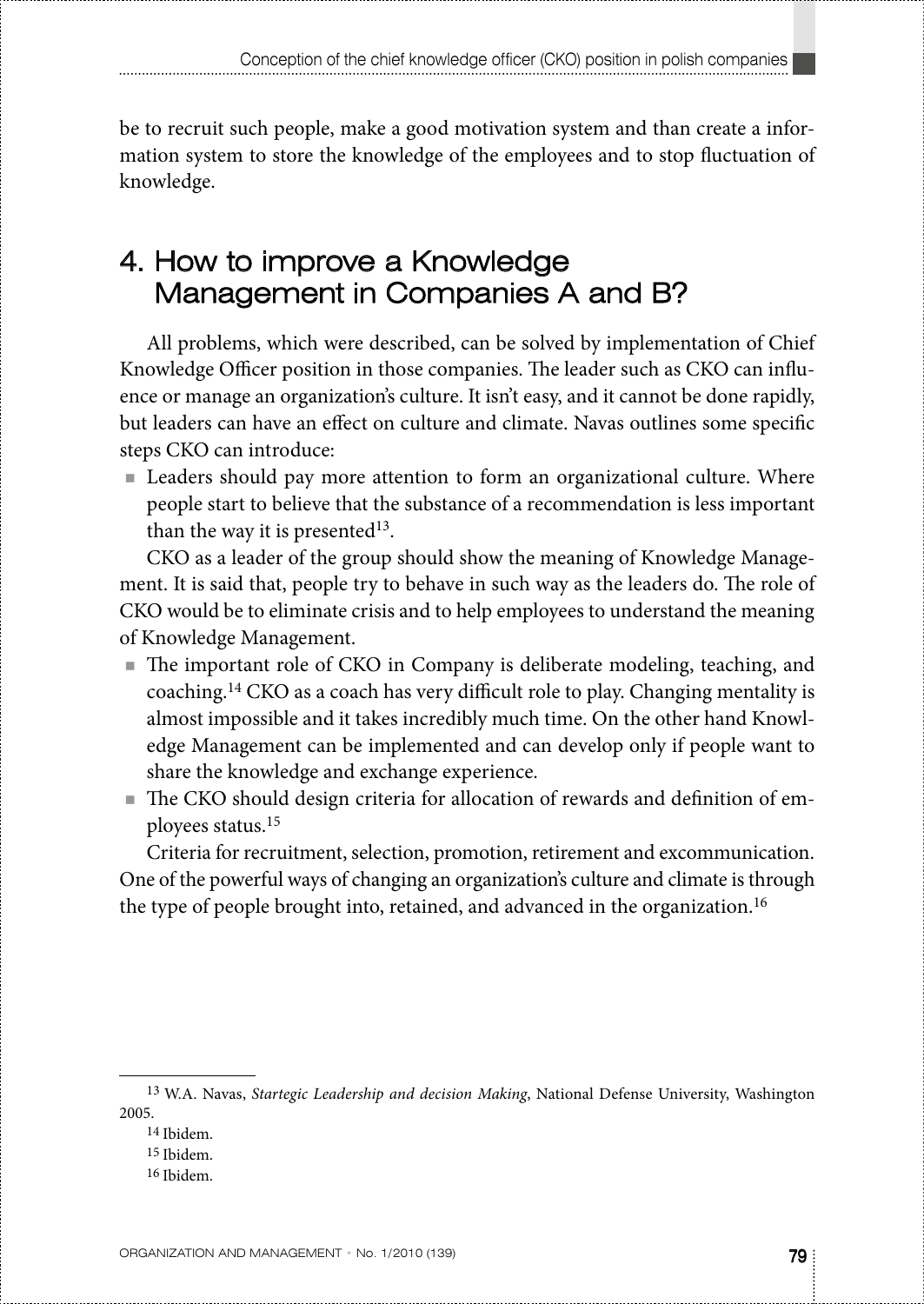## 5. The role of Chief Knowledge Officer in polish companies

Polish companies should improve it's Knowledge Management system. The most important point, which should be done is the introduction of the CKO position into the organizational structure in polish companies in order to:

- limit of opposes to the changes
- $\blacksquare$  train people to share the knowledge
- $\blacksquare$  work out the path of training workshops for employees
- coordinate of fluctuation of knowledge
- **PEDIA** prepare a system for information storing
- assure a better communication among employees
- increase in innovation, connected with knowledge exchange
- make more effective recruitment process, which is connected with management awareness' about employees needed.
- coordinate of all employees ideas by using CKO position
- increase of employees potential; knowledge of others can lead to new ways of thinking.

It was shown that it is also very useful to find the best position for the CKO in the company structure. An aim of introducing CKO position in the company structure is to give him or her the autonomy. The Board should remember that the CKO is the person who should be incredibly creative, who is open and likes to work with people. The main role in the conception of CKO in polish companies is to gain the knowledge from employees and capture it in the company structure and hopefully it will be done with the time in all companies.

### **Bibliography**

- 1. A. Błaszczyk, J. Brdulak, M. Guzik, A. Pawluczuk *Zarządzanie wiedzą w polskich przedsiębiorstwach*, Ofic. Wyd. SGH, Warszawa, 2004.
- 2. W.A. Navas, *Startegic Leadership and decision Making*, National Defense University, Washington 2005.
- 3. J. Plichta, J. Nowak, A. Szabłowska, P. Klimczak, *Wdrożenie systemu zarządzania wiedzą w na przykładzie KPMG Sp. z o.o.*, Politechnika Warszawska, Warszawa 2007.
- 4. M. Strojny, *Knowledge Management in Poland 2004*, KPMG Research, Warsaw 2004.
- 5. M. Strojny, *Knowledge Management in Poland 2008*, KPMG Research, Warsaw 2008.
- 6. www.vigo.com.pl